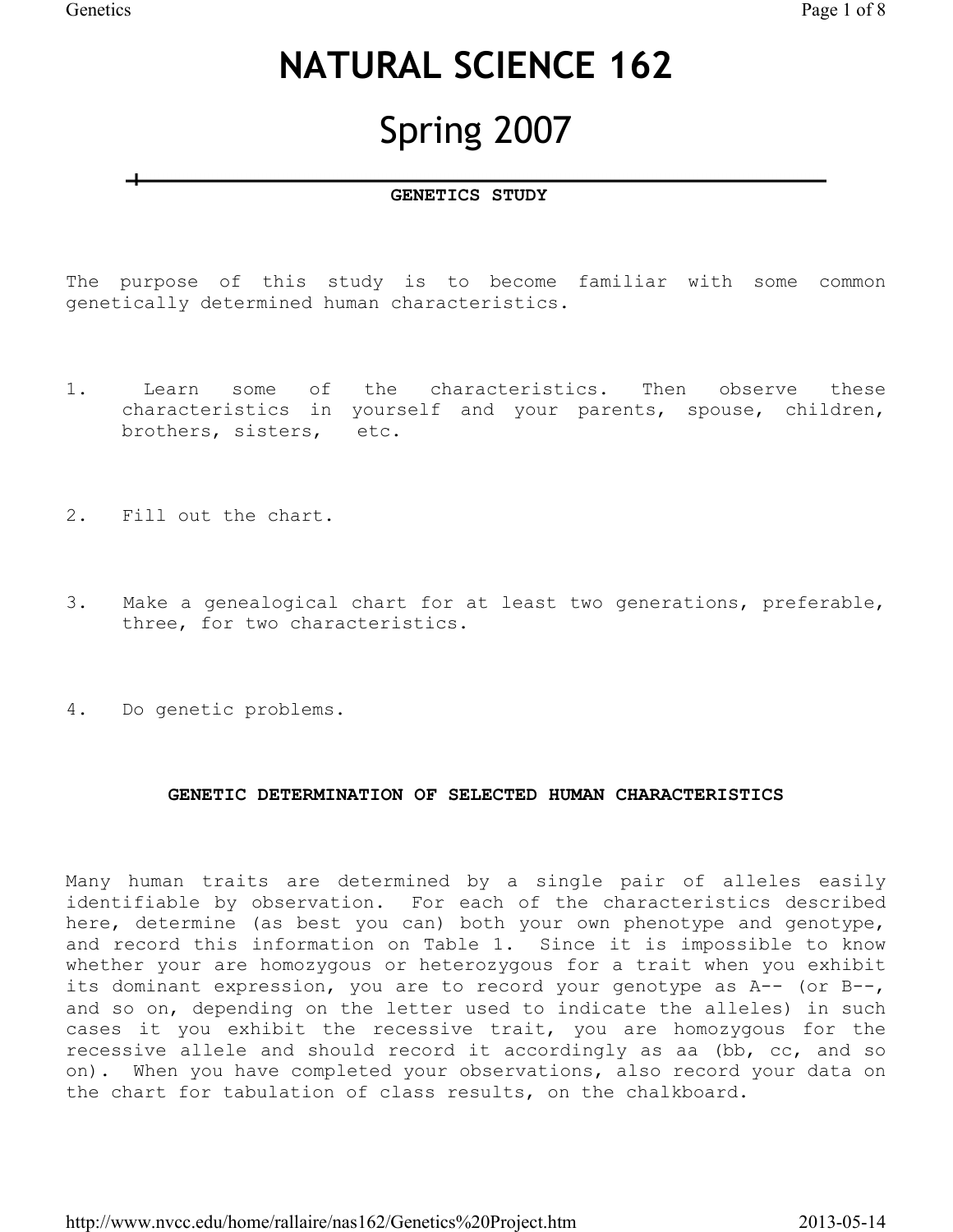Tongue rolling: Extend your tongue and attempt to roll it into a U-shape longitudinally. People with this ability have the dominant allele for this trait. Use T for the dominant allele, and t for recessive allele (see figure).

Attached earlobes: Have your lab partner examine your earlobes. If no portion of the lobe hangs free inferior to its point of attachment to the head, you are homozygous recessive (ee) for attached earlobes. If part of the lobe hangs free below the point of attachment, you possess at least one dominant gene (E) (see figure).

Interlocking fingers: Clasp your hands together by interlocking your fingers. Now observe your clasped hands. Which thumb is uppermost? If the left thumb is uppermost, you possess a dominant allele (I) for this trait. If you clasped your right over your left thumb, you are illustrating the homozygous recessive (ii) phenotype.

PTC taste: Obtain a PTC taste strip. PTC or phenothiocarbamide is a harmless chemical that some people can taste and others find tasteless. Chew the strip. If it tastes slightly bitter, you are a "taster" and possess the dominant gene (P) for this trait. If you cannot taste anything, you are a non-taster and are homozygous recessive (pp) for the trait. Approximately 70% of the United States' population are tasters.

Sodium benzoate taste: Obtain a sodium benzoate taste strip and chew it. A different pair of alleles determines the ability to taste sodium benzoate (as opposed to PTC taste). If you can taste it, you have at least one of the dominant alleles (S). If not, you are homozygous recessive (ss) for the trait. Also record whether sodium benzoate tastes, salty, bitter, or sweet to you (if a taster). Even though PTC and sodium benzoate taste are inherited independently, they interact to determine a person's taste sensations. Individuals who find PTC bitter and sodium benzoate salty tend to be devotees of sauerkraut, buttermilk, spinach, and other slightly bitter or salty foods.

Sex: The genotype XX determines the female phenotype, whereas XY determines the male phenotype.

Dimpled cheeks: The presence of dimples in one or both cheeks is due to a dominant gene (D). Absence of dimples indicates the homozygous recessive condition (dd) (see figure).

http://www.nvcc.edu/home/rallaire/nas162/Genetics%20Project.htm 2013-05-14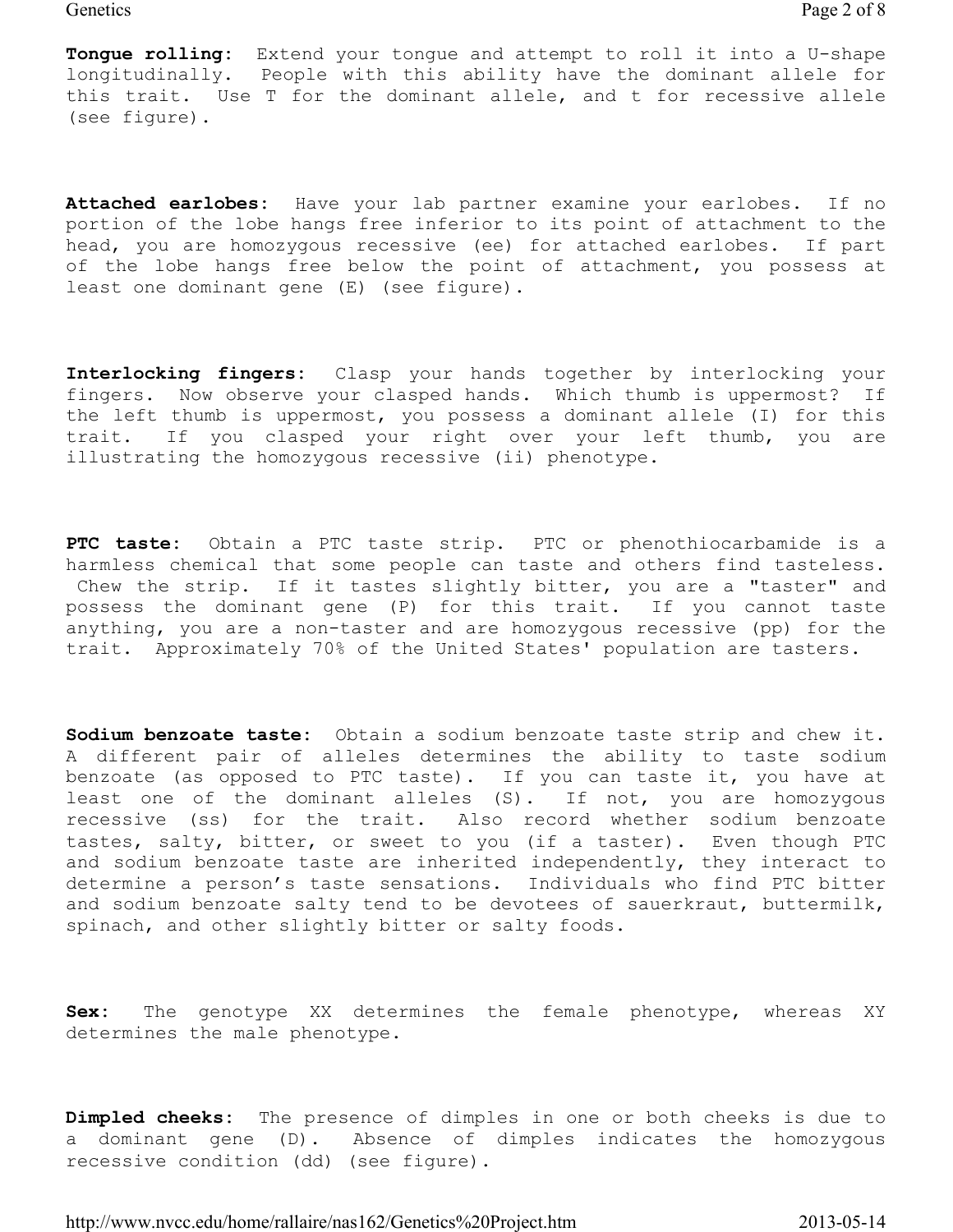Widow's peak: A distinct downward V-shaped hairline at the middle of the forehead is referred to as a widow's peak. It is determined by a dominant allele (W), whereas the straight or continuous forehead hairline is determined by the homozygous recessive condition (ww).

Bent little finger: Examine your little finger on each hand. If its terminal phalanx angles toward the ring finger, you are dominant for this trait. If one or both terminal digits are essentially straight, you are homozygous recessive for the trait. Use L for the dominant allele and l for the recessive allele.

Double-jointed thumb: A dominant gene determines a condition of loose ligaments that allows one to throw the thumb out of joint. The homozygous recessive condition determines tight joints. Use J for the dominant allele and j for the recessive allele.

Mid-digital hair: Critically examine the dorsum of the middle segment (phalanx) of your fingers. If no hair is obvious, you are recessive (hh) for this condition. If hair is seen, you have the dominant gene (H) for this trait (which, however, is determined by multigene inheritance) (see figure).

Freckles: The appearance of freckles is a result of a dominant gene. Use F as the dominant allele and f as the recessive allele (see figure).

**Blaze:** A lock of hair different in color from the rest of the scalp hair is called a blaze; it is determined by a dominant gene. Use B for the dominant gene and b for the recessive gene.

Blood type: Inheritance of ABO blood type is based on the existence of 3 alleles designated as  $I^A$ ,  $I^B$ , and i. Both  $I^A$  and  $I^B$  are dominant over i, but neither is dominant over each other. Thus the possession of  $I^A$ , and  $I^B$  will yield type AB blood, whereas the possession of the  $I^A$  and i alleles will yield A blood, and so on as explained in Exercise 29. There are four ABO blood groups or phenotypes, A, B, AB, and O, and their correlation to genotype is indicated as follows: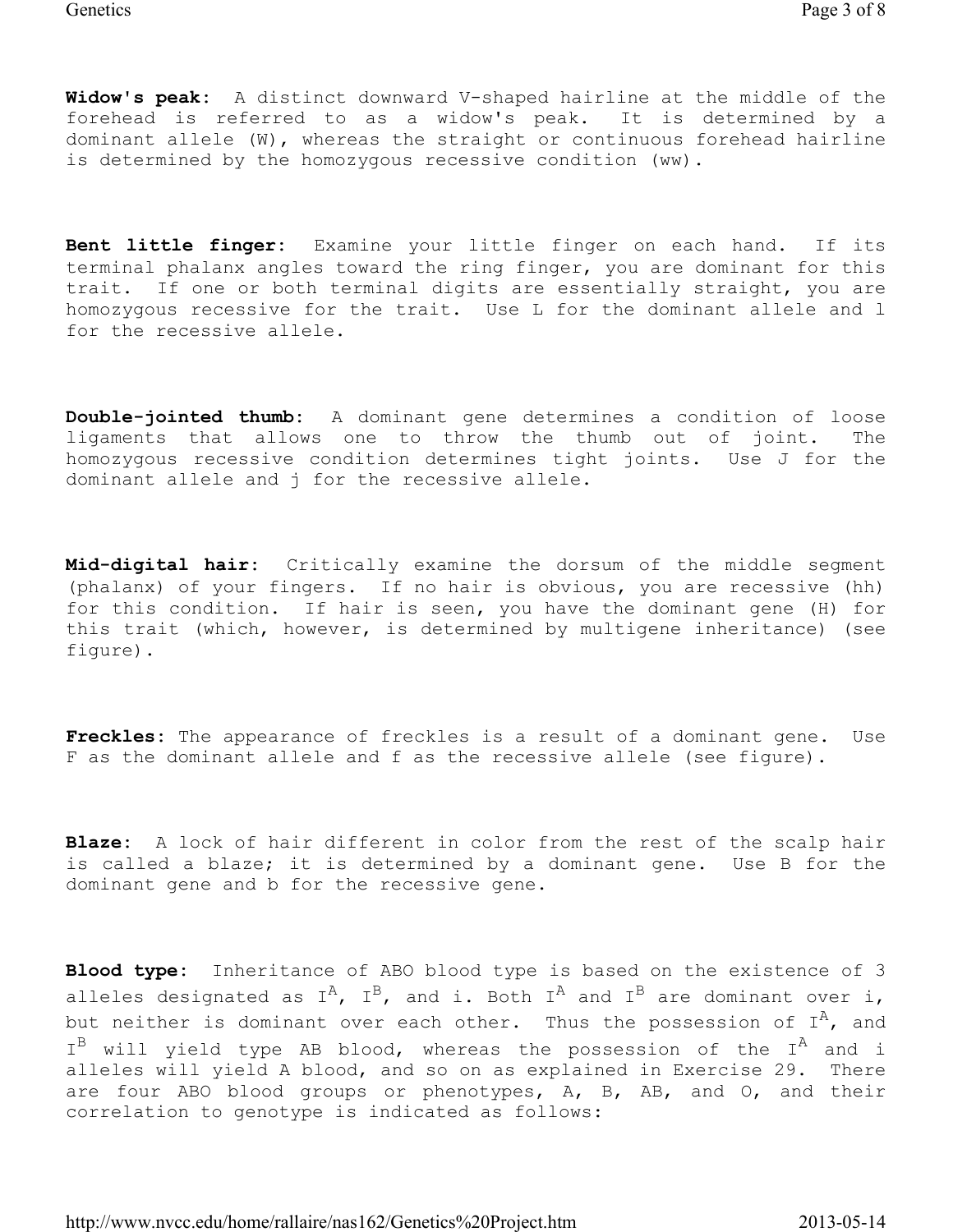| ABO blood group | Genotype             |
|-----------------|----------------------|
|                 |                      |
| Α               | $I^A I^A$ or $I^A$ i |
|                 | $I^B I^B$ or $I^B i$ |
| Β               |                      |
| AB              | $I^A I^B$            |
|                 |                      |
| ∩               | ii                   |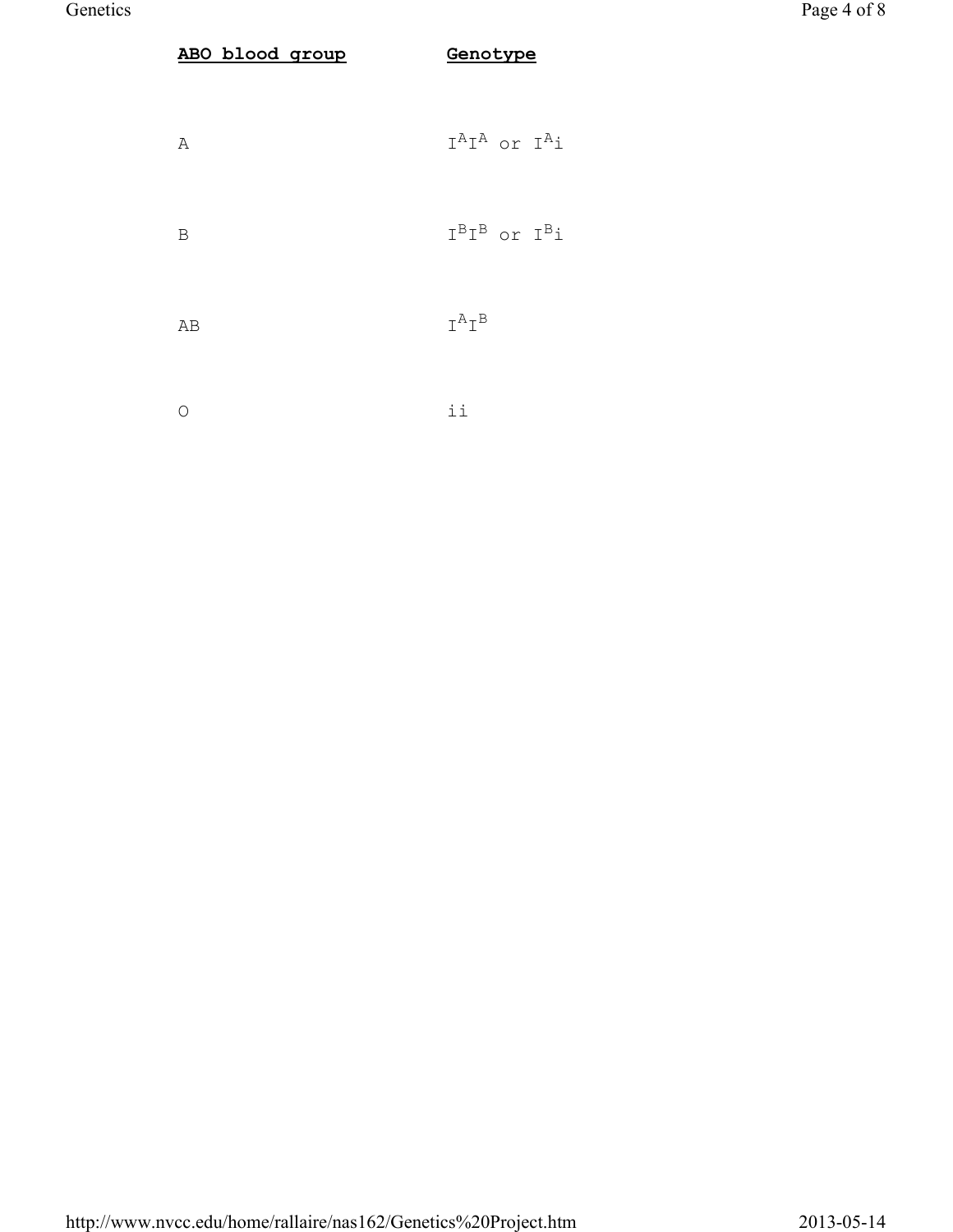$\sqrt{\phantom{a}}$ 

### Record of Human Genotype/Phenotype and the Genotype Genotype of

T

| Characteristic                                                               | Phenotype | Genotype | Parent | Spouse | Child |
|------------------------------------------------------------------------------|-----------|----------|--------|--------|-------|
|                                                                              | your      | your     |        |        |       |
| Tongue rolling $(T, t)$                                                      |           |          |        |        |       |
| Attached earlobes<br>(E, e)                                                  |           |          |        |        |       |
| Interlocking fingers<br>(I, i)                                               |           |          |        |        |       |
| PTC taste (P, p)                                                             |           |          |        |        |       |
| Sodium benzoate<br>taste $(S, s)$                                            |           |          |        |        |       |
| Thiourea (U,u)                                                               |           |          |        |        |       |
| Sex $(X, Y)$                                                                 |           |          |        |        |       |
| Dimples (D,d)                                                                |           |          |        |        |       |
| Widow's peak $(W, w)$                                                        |           |          |        |        |       |
| Bent little finger<br>(L,1)                                                  |           |          |        |        |       |
| Double-jointed thumb<br>(J, j)                                               |           |          |        |        |       |
| Middigital hair<br>(H, h)                                                    |           |          |        |        |       |
| Freckles (F, f)                                                              |           |          |        |        |       |
| Blaze (B,b)                                                                  |           |          |        |        |       |
| ABO blood type<br>$(\texttt{I}^\texttt{A},\texttt{I}^\texttt{B},\texttt{i})$ |           |          |        |        |       |

T

Т

ヿ

Т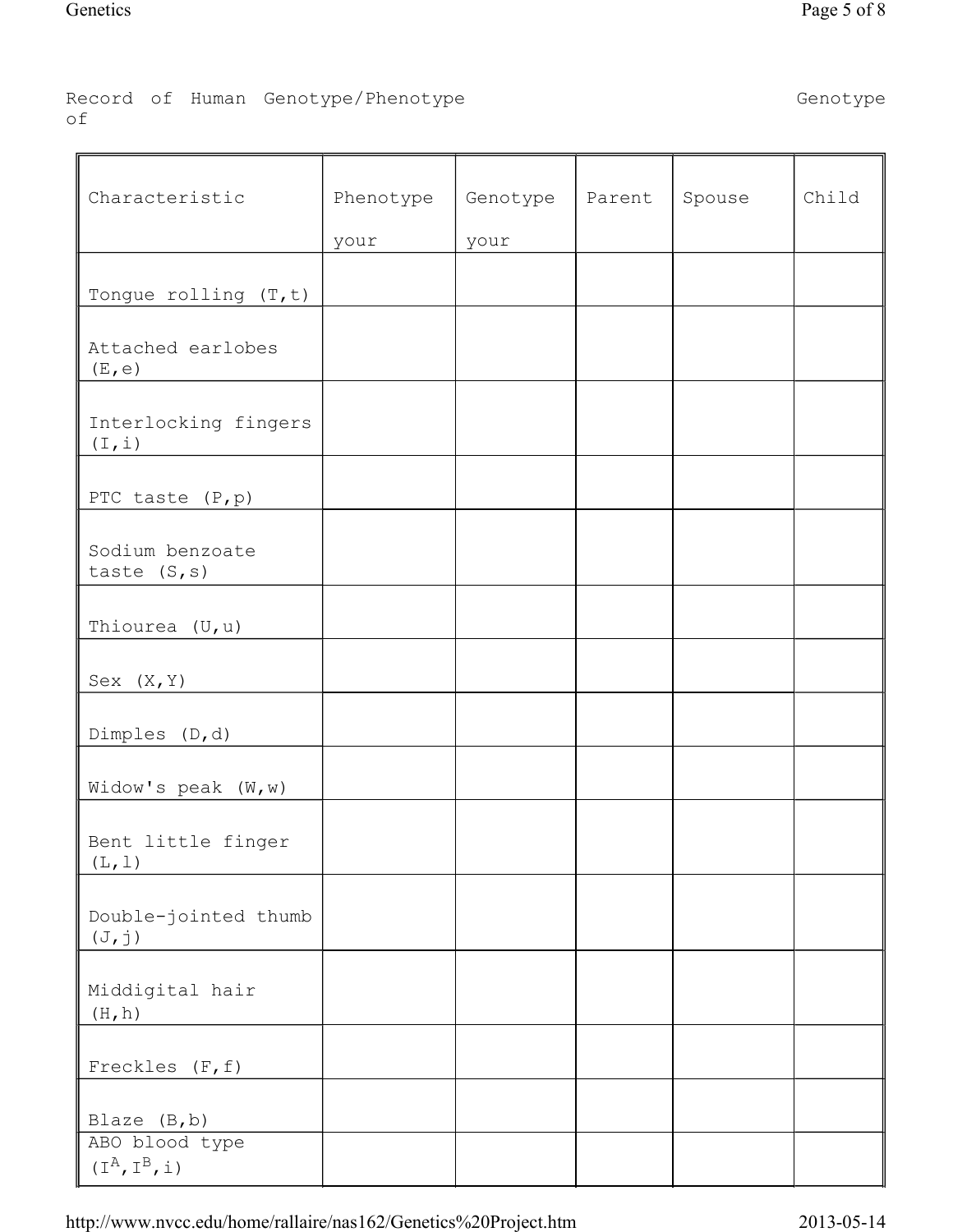| Curly hair $(C, c)$                                                               |  |  |  |  |  |  |  |
|-----------------------------------------------------------------------------------|--|--|--|--|--|--|--|
| Hair texture $(X, x)$                                                             |  |  |  |  |  |  |  |
| coarse, fine                                                                      |  |  |  |  |  |  |  |
| Hair color $(R, r)$                                                               |  |  |  |  |  |  |  |
| dark light                                                                        |  |  |  |  |  |  |  |
| Nose shape $(N, n)$                                                               |  |  |  |  |  |  |  |
| convex, concave                                                                   |  |  |  |  |  |  |  |
|                                                                                   |  |  |  |  |  |  |  |
| Eye color (A a)                                                                   |  |  |  |  |  |  |  |
| (blue) recessive                                                                  |  |  |  |  |  |  |  |
|                                                                                   |  |  |  |  |  |  |  |
| Long palmar muscle                                                                |  |  |  |  |  |  |  |
| (P, p)                                                                            |  |  |  |  |  |  |  |
| Right hands left                                                                  |  |  |  |  |  |  |  |
| hand                                                                              |  |  |  |  |  |  |  |
| (6, g)                                                                            |  |  |  |  |  |  |  |
| Space between front                                                               |  |  |  |  |  |  |  |
| teeth $(K, k)$                                                                    |  |  |  |  |  |  |  |
| Select any two traits and draw a genealogical chart for at least two generations. |  |  |  |  |  |  |  |
|                                                                                   |  |  |  |  |  |  |  |
| $= male$                                                                          |  |  |  |  |  |  |  |
| $0 = female$                                                                      |  |  |  |  |  |  |  |

#### GENETICS PROBLEMS

- 1. In one of Mendel's studies he found that the gene for purple flowers was dominant over its allele for white flowers. Use a diagram to show a cross between a pure-line purple-flowered plant and a white-flowered plant. Use the correct letter symbols; show both genotype and phenotype for the first and second generations.
- 2. What results would have been expected if Mendel had crossed one of the  $F_1$ hybrids of the above cross with a white-flowered plant? Use a diagram showing one generation only,  $-$  genotype and phenotype.
- 3. In Holstein cattle the spotting of the coat is due to a recessive gene, while a solid-colored coat is dominant. What types of offspring would you expect when two spotted animals are crossed? Use a diagram to justify your conclusion.

http://www.nvcc.edu/home/rallaire/nas162/Genetics%20Project.htm 2013-05-14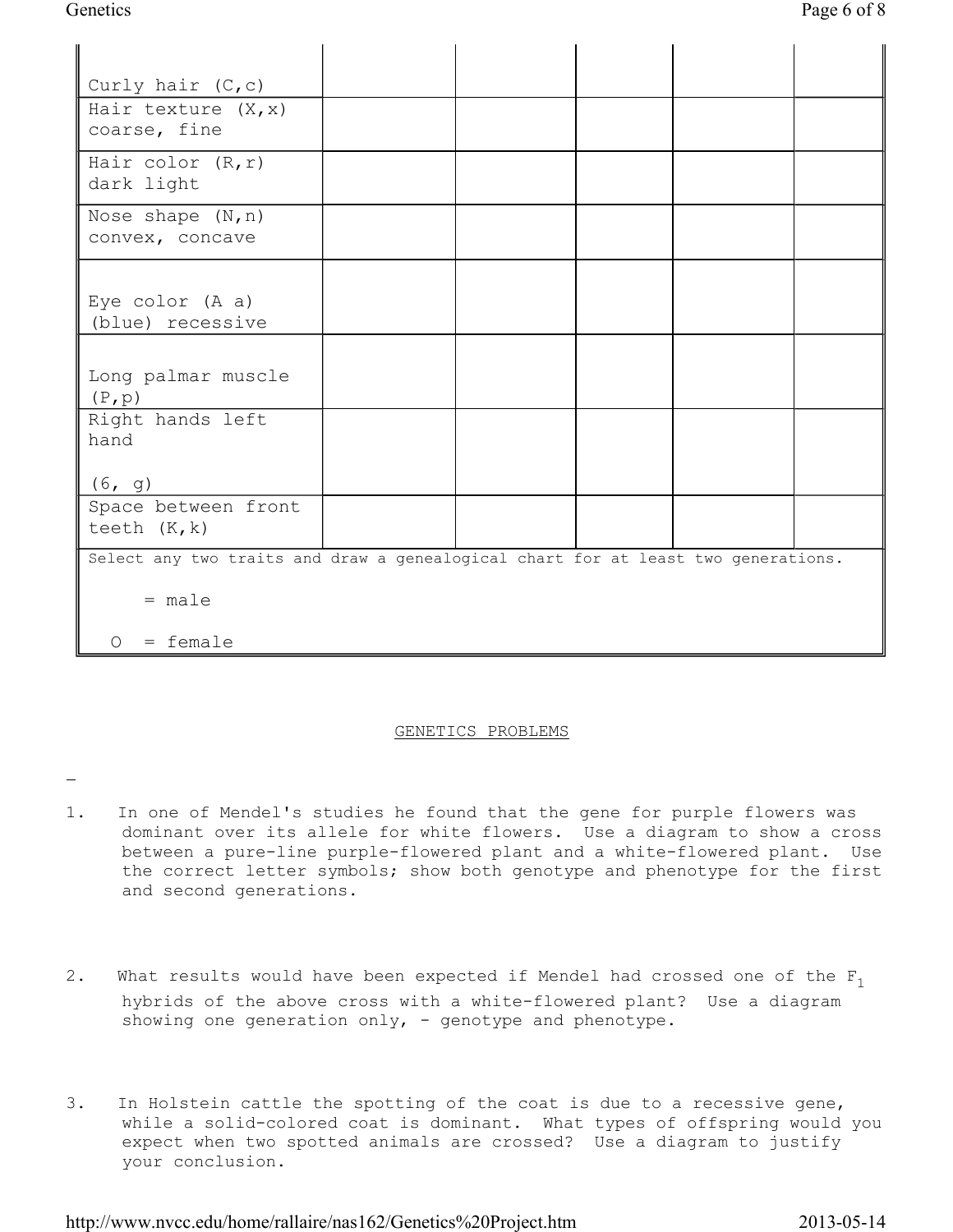- 4. A man and his wife both have brown eyes (pigmented) but the wife bears a child with blue (unpigmented) eyes. Use a diagram, including genes, to explain how this result can legitimately appear.
- 5. An albino man marries a normally pigmented woman who had an albino mother. Show the types of children this couple may expect and the proportion of each.
- 6. Suppose you are a marriage counselor and a young woman comes to you for advice. She tells you that her brother has hemophilia, but both her parents are normal. She wishes to marry a man who had an uncle with hemophilia and wants to know the probability of the disease in possible children she may have. What would you tell her, and how would you explain your conclusions?
- 7. Three children are left orphans when their parents are killed in an

automobile crash. The physician finds that the one boy of the three is color-blind, one girl is color-blind and the second girl has normal color vision. Show the genotype and phenotype of each parent.

- 8. A woman is color-blind and her husband is color-blind, yet they have four daughters with normal vision. Show the most likely explanation of these results.
- 9. Pseudohypertrophic muscular dystrophy is a recessive x-linked trait in man. A certain couple has five children,  $-$  three boys, aged 1, 3 and 10, and two girls, aged 5 and 7. The oldest boy shows the wasting away of the muscle characteristic of this disease. The parents ask what are the chances of the disease appearing in the other four children. What would you tell them and how would you explain it?
- 10. A man sues his wife for divorce on the grounds of infidelity. Both man and wife have normal eyes, but the woman bears a baby daughter with coloboma iridis, a fissure in the iris of the eye. This trait is known to be an x-linked recessive. If you were the man's lawyer, could you use this fact as evidence? If so, how would you present your case to the jury?